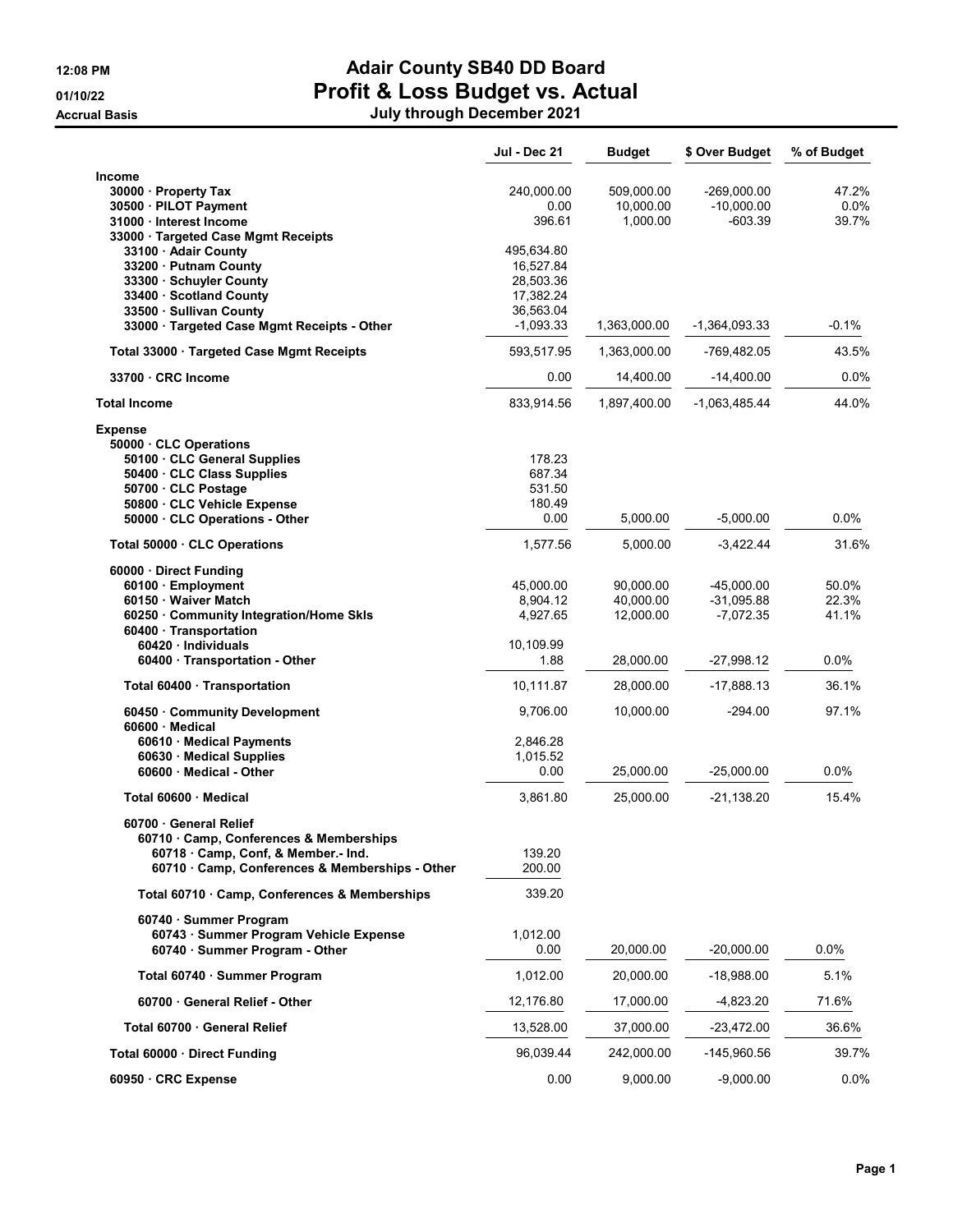| 12:08 PM             |
|----------------------|
| 01/10/22             |
| <b>Accrual Basis</b> |

## 12:08 PM **Adair County SB40 DD Board** 01/10/22 **Profit & Loss Budget vs. Actual**

| July through December 2021<br>Accrual Basis | - - - - - - - - - |  |
|---------------------------------------------|-------------------|--|
|                                             |                   |  |

|                                                                                           | Jul - Dec 21       | <b>Budget</b> | \$ Over Budget | % of Budget |
|-------------------------------------------------------------------------------------------|--------------------|---------------|----------------|-------------|
| 61000 · Funding to Other Counties                                                         |                    |               |                |             |
| 61100 · Funding to Putnam County                                                          | 721.56             |               |                |             |
| 61200 · Funding to Schuyler County                                                        | 2.272.62           |               |                |             |
| 61300 · Funding to Scotland County                                                        | 894.94             |               |                |             |
| 61400 Funding to Sullivan County                                                          | 1,385.47           |               |                |             |
| 61000 · Funding to Other Counties - Other                                                 | 0.00               | 30,000.00     | -30,000.00     | $0.0\%$     |
| Total 61000 · Funding to Other Counties                                                   | 5,274.59           | 30,000.00     | $-24,725.41$   | 17.6%       |
| 80000 · Programming - Indirect                                                            |                    |               |                |             |
| 80500 Accreditation                                                                       | 0.00               | 10,000.00     | $-10,000.00$   | $0.0\%$     |
| 81000 · Board Expense                                                                     | 565.28             | 1,000.00      | -434.72        | 56.5%       |
| 82000 Governmental Relations                                                              | 0.00               | 250.00        | $-250.00$      | 0.0%        |
| 83000 Conferences/Workshops                                                               | 2,788.65           | 5,000.00      | $-2,211.35$    | 55.8%       |
| 83500 Depreciation Expense                                                                | 20,212.93          |               |                |             |
| 84000 Dues and Memberships                                                                | 469.00             | 3,500.00      | $-3,031.00$    | 13.4%       |
| 85000 Employee Travel                                                                     |                    |               |                |             |
| 71150 · TCM Adair Mileage<br>72150 · TCM Putnam Mileage                                   | 1,902.31<br>299.32 |               |                |             |
| 73150 · TCM Schuyler Mileage                                                              | 630.00             |               |                |             |
| 74150 · TCM Scotland Mileage                                                              | 83.44              |               |                |             |
| 75150 · TCM Sullivan Mileage                                                              | 823.08             |               |                |             |
| 85000 · Employee Travel - Other                                                           | 22.12              | 22,000.00     | -21,977.88     | 0.1%        |
|                                                                                           |                    |               |                |             |
| Total 85000 · Employee Travel                                                             | 3,760.27           | 22,000.00     | $-18,239.73$   | 17.1%       |
| 86000 Insurance                                                                           |                    |               |                |             |
| 86100 Directors & Officers                                                                | 425.00             |               |                |             |
| 86500 Workers' Compensation                                                               | $-150.00$          |               |                |             |
| 86000 Insurance - Other                                                                   | 8,432.35           | 26,000.00     | -17,567.65     | 32.4%       |
| Total 86000 · Insurance                                                                   | 8,707.35           | 26,000.00     | -17,292.65     | 33.5%       |
| 87000 Office Expenses                                                                     |                    |               |                |             |
| 87100 Office Supplies                                                                     |                    |               |                |             |
| 87110 Office Supplies-Country Club                                                        | 1,502.10           |               |                |             |
| 87120 Office Supplies-McPherson                                                           | 328.76             |               |                |             |
| 87130 Office Supplies- PPE                                                                | 195.93             |               |                |             |
| 87100 Office Supplies - Other                                                             | 0.00               | 7,000.00      | $-7,000.00$    | $0.0\%$     |
| Total 87100 Office Supplies                                                               | 2,026.79           | 7,000.00      | $-4,973.21$    | 29.0%       |
| 87200 · Postage                                                                           |                    |               |                |             |
| 87210 · Postage-General                                                                   | 546.68             |               |                |             |
| 87220 · Postage-TCM                                                                       | 440.30             |               |                |             |
| 87200 · Postage - Other                                                                   | 0.00               | 1,750.00      | $-1,750.00$    | 0.0%        |
| Total 87200 · Postage                                                                     | 986.98             | 1,750.00      | $-763.02$      | 56.4%       |
| 87300 Advertising/Marketing                                                               | 697.35             | 1,000.00      | $-302.65$      | 69.7%       |
| 87400 Copier                                                                              |                    |               |                |             |
| 87410 Copier-Country Club                                                                 | 279.00             |               |                |             |
| 87420 Copier-McPherson                                                                    | 1,083.34           |               |                |             |
| 87400 Copier - Other                                                                      | 0.00               | 1,500.00      | $-1,500.00$    | 0.0%        |
| Total 87400 · Copier                                                                      | 1,362.34           | 1,500.00      | $-137.66$      | 90.8%       |
| 87450 Employee Retention/Appreciation<br>87700 · Building Maintenance<br>87710 Janitorial | 2,255.65           | 3,500.00      | -1,244.35      | 64.4%       |
| 87711 · Janitorial-Country Club                                                           | 1,930.32           |               |                |             |
| 87712 Janitorial-McPherson                                                                | 3,177.34           |               |                |             |
| Total 87710 · Janitorial                                                                  | 5,107.66           |               |                |             |
| 87715 · Elevator/Lift Expense                                                             | 2,148.50           |               |                |             |
|                                                                                           |                    |               |                |             |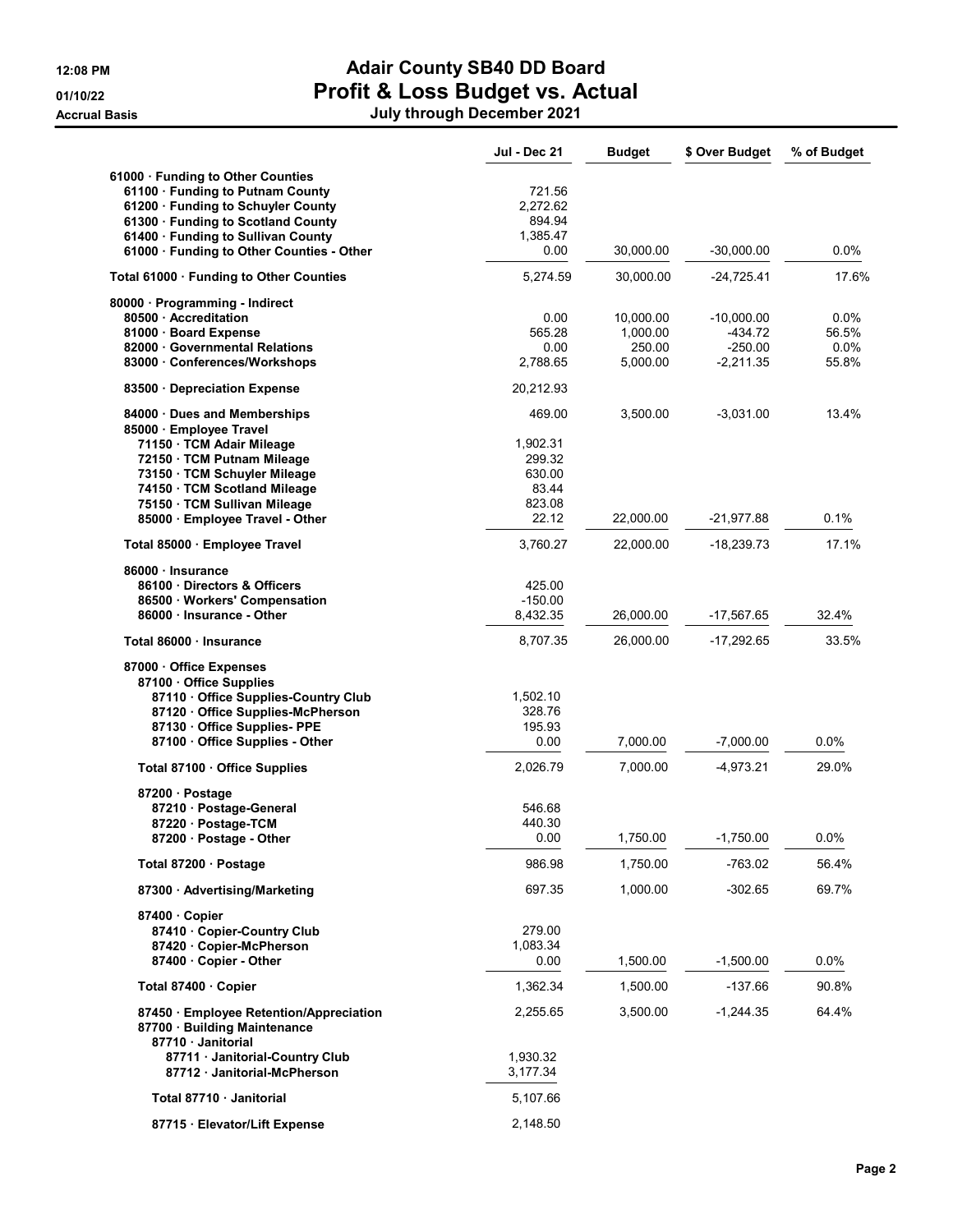## 12:08 PM **Adair County SB40 DD Board** 01/10/22 **Profit & Loss Budget vs. Actual** Accrual Basis July through December 2021

|                                                                                                                                                                                                                                                                                                                                                                                                                                                                                                                    | Jul - Dec 21                                                                                                                                                                                  | <b>Budget</b>                  | \$ Over Budget                          | % of Budget           |
|--------------------------------------------------------------------------------------------------------------------------------------------------------------------------------------------------------------------------------------------------------------------------------------------------------------------------------------------------------------------------------------------------------------------------------------------------------------------------------------------------------------------|-----------------------------------------------------------------------------------------------------------------------------------------------------------------------------------------------|--------------------------------|-----------------------------------------|-----------------------|
| 87720 Lawn Care<br>87721 · Lawn Care-Country Club<br>87722 Lawn Care-McPherson                                                                                                                                                                                                                                                                                                                                                                                                                                     | 775.00<br>295.00                                                                                                                                                                              |                                |                                         |                       |
| Total 87720 · Lawn Care                                                                                                                                                                                                                                                                                                                                                                                                                                                                                            | 1,070.00                                                                                                                                                                                      |                                |                                         |                       |
| 87700 · Building Maintenance - Other                                                                                                                                                                                                                                                                                                                                                                                                                                                                               | 0.00                                                                                                                                                                                          | 20,000.00                      | $-20,000.00$                            | 0.0%                  |
| Total 87700 · Building Maintenance                                                                                                                                                                                                                                                                                                                                                                                                                                                                                 | 8,326.16                                                                                                                                                                                      | 20,000.00                      | $-11,673.84$                            | 41.6%                 |
| 87800 · Software & Technology<br>87820 Soft & Tech-McPherson<br>87830 · Soft & Tech- Managed IT<br>87800 · Software & Technology - Other                                                                                                                                                                                                                                                                                                                                                                           | 119.40<br>19,415.00<br>15,100.00                                                                                                                                                              | 55,000.00                      | $-39,900.00$                            | 27.5%                 |
| Total 87800 · Software & Technology                                                                                                                                                                                                                                                                                                                                                                                                                                                                                | 34,634.40                                                                                                                                                                                     | 55,000.00                      | $-20,365.60$                            | 63.0%                 |
| 87900 · Representative Payee Expense                                                                                                                                                                                                                                                                                                                                                                                                                                                                               | 260.00                                                                                                                                                                                        |                                |                                         |                       |
| Total 87000 · Office Expenses                                                                                                                                                                                                                                                                                                                                                                                                                                                                                      | 50,549.67                                                                                                                                                                                     | 89,750.00                      | $-39,200.33$                            | 56.3%                 |
| 87500 · Personnel<br>51000 CLC Personnel<br>51100 · CLC Center Salary Expense<br>51000 CLC Personnel - Other                                                                                                                                                                                                                                                                                                                                                                                                       | 18,695.91<br>2,549.25                                                                                                                                                                         |                                |                                         |                       |
| Total 51000 · CLC Personnel                                                                                                                                                                                                                                                                                                                                                                                                                                                                                        | 21,245.16                                                                                                                                                                                     |                                |                                         |                       |
| 66000 · Payroll Expenses<br>66500 · Salary Sick<br>66600 · FFCRA Leave<br>66700 · Salary Vacation<br>66000 · Payroll Expenses - Other<br>Total 66000 · Payroll Expenses<br>70300 · TCM Admin Salary<br>71110 · TCM Adair Salary Expense<br>71115 · TCM Adair Overtime<br>72110 · TCM Putnam Salary Expense<br>73110 · TCM Schuyler Salary Expense<br>74110 · TCM Scotland Salary Expense<br>75110 · TCM Sullivan Salary Expense<br>87510 · Salary Expense<br>87540 · Employee Benefits<br>87550 · Unemployment Tax | 12,892.44<br>4,378.93<br>23,266.95<br>64,190.73<br>104,729.05<br>37,322.54<br>180,214.73<br>1,197.76<br>10,409.53<br>18,835.52<br>9,499.95<br>21,639.45<br>106,787.30<br>122,045.66<br>201.54 |                                |                                         |                       |
| 87500 - Personnel - Other<br>Total 87500 · Personnel                                                                                                                                                                                                                                                                                                                                                                                                                                                               | 0.00<br>634,128.19                                                                                                                                                                            | 1,398,147.02<br>1,398,147.02   | -1,398,147.02<br>-764,018.83            | 0.0%<br>45.4%         |
| 88000 Professional Services<br>88100 Audit<br>88200 · Legal Services<br>88300 Consulting                                                                                                                                                                                                                                                                                                                                                                                                                           | 3,600.00<br>0.00<br>0.00                                                                                                                                                                      | 7,500.00<br>1,000.00<br>500.00 | $-3,900.00$<br>$-1,000.00$<br>$-500.00$ | 48.0%<br>0.0%<br>0.0% |
| Total 88000 · Professional Services                                                                                                                                                                                                                                                                                                                                                                                                                                                                                | 3,600.00                                                                                                                                                                                      | 9,000.00                       | $-5,400.00$                             | 40.0%                 |
| 88500 Training<br>76000 · TCM Training<br>88500 Training - Other                                                                                                                                                                                                                                                                                                                                                                                                                                                   | 795.68<br>2,968.50                                                                                                                                                                            | 10,000.00                      | $-7,031.50$                             | 29.7%                 |
| Total 88500 Training                                                                                                                                                                                                                                                                                                                                                                                                                                                                                               | 3,764.18                                                                                                                                                                                      | 10,000.00                      | $-6,235.82$                             | 37.6%                 |
| 89000 Utilities<br>89100 · Electricity<br>89110 · Electricity-Country Club<br>89130 Electricity-314 E McPherson<br>89100 Electricity - Other                                                                                                                                                                                                                                                                                                                                                                       | 992.53<br>2,902.41<br>0.00                                                                                                                                                                    | 6,000.00                       | $-6,000.00$                             | 0.0%                  |
| Total 89100 · Electricity                                                                                                                                                                                                                                                                                                                                                                                                                                                                                          | 3,894.94                                                                                                                                                                                      | 6,000.00                       | $-2,105.06$                             | 64.9%                 |